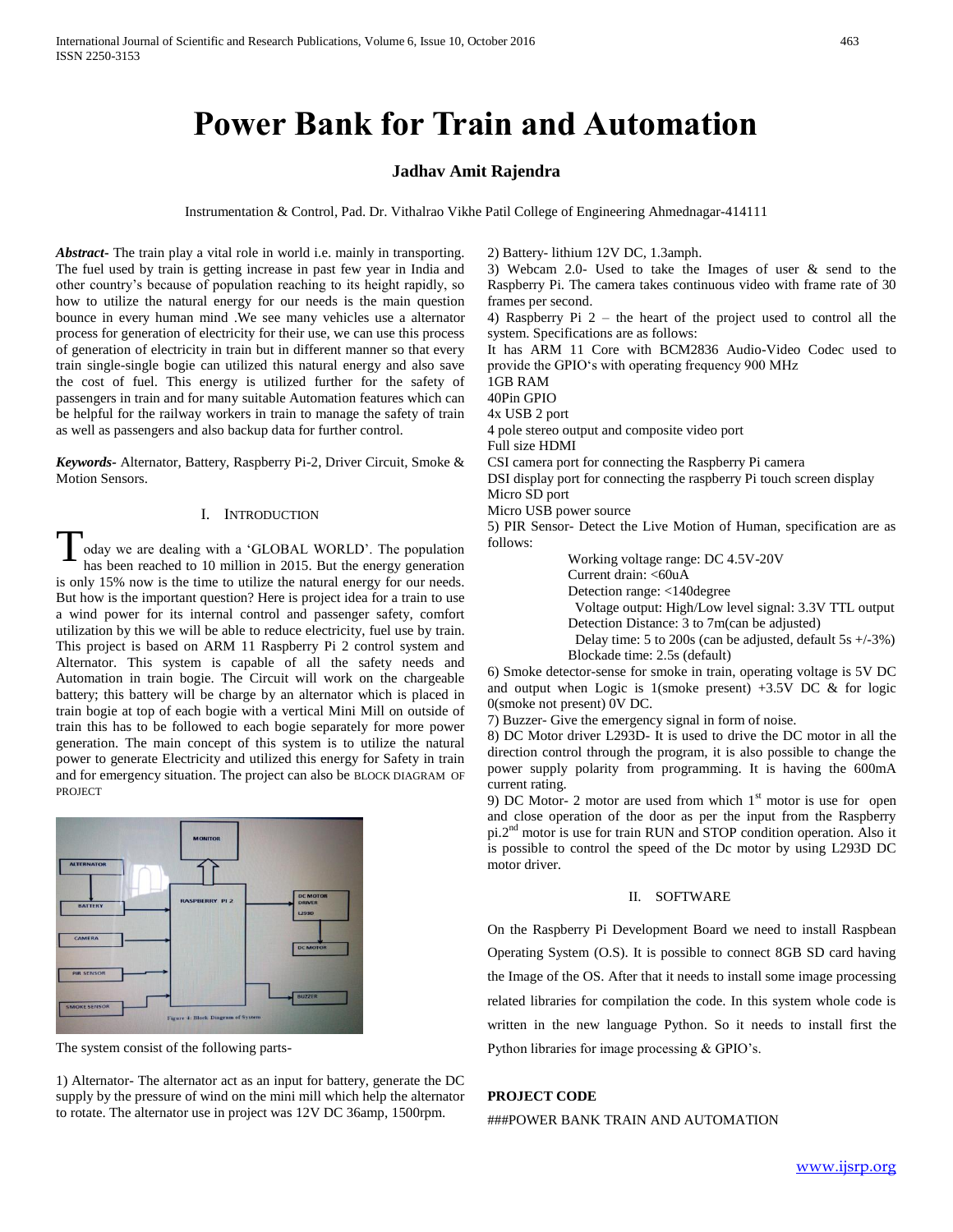International Journal of Scientific and Research Publications, Volume 6, Issue 10, October 2016 464 ISSN 2250-3153

# Import required python libraries import Numpy as np Import cv2 Import RPi.GPIO as GPIO #use BCM GPIO references # instead of physical pin numbers GPIO.setmode(GPIO.BCM) # Define GPIO to use on PI GPIO\_PIR=14 #PIR\_sensor GPIO.setup(15,GPIO.OUT) #Buzzer GPIO setup(18,GPIO.IN) #Switch GPIO setup(23,GPIO.OUT) #in1 GPIO setup(24,GPIO.OUT) #in2 GPIO.setup(7,GPIO.OUT) #in3 GPIO.setup(8,GPIO.OUT) #in4 GPIO.setup(12,GPIO.OUT) #Smoke GPIO.setwarning(False) ####Initialize to Stop#### GPIO.output(23,GPIO.LOW)#in1 GPIO.output(24,GPIO.LOW)#in2 GPIO.output(7,GPIO.lOW)#in3 GPIO.output(8,GPIO.LOW)#in4

# Print"POWER BANK FOR TRAIN AND AUTOMATION"

########################################################## ##################if chain pull by person###################### ###check switch### I=GPIO.output(15,GPIO.HIGH)#Buzzer ON GPIO.output(7,GPIO.LOW) GPIO.output(8,GPIO.LOW) time.sleep(2) GPIO.output(15,GPIO.LOW) time.sleep(2) print "Train Stop" if  $i=0$ : print "Train in Running Condition" GPIO.output(7,GPIO.HIGH) GPIO.output(8,GPIO.LOW) Time.sleep(2) ########################################################## ##########################################################

################check for smoke detection#####################

J=GPIO.input(12)

# If  $j == 1$ :

Print "Smoke Detected" GPIO.output(15,GPIO.HIGH) time.sleep(2) GPIO.output(15,GPIO.LOW) time.sleep(2) Print"Emergency at train" If  $j == 0$ : Print "Smoke not Detected" ########################################################## ###Set pin as input GPIO.setup(GPIO\_PIR,GPIO.IN) #Echo Current\_State  $=0$ Previous\_State  $=0$ Try: Print "Waiting for PIR to settle…" #Loop until PIR output is 0 While GPIO.input(GPIO\_PIR)==1:  $Current\_state = 0$ Print "Ready" #Loop until users quits with CTRL-C while True: # Read PIR state Current\_State = GPIO.input(GPIO\_PIR) If Current State==1 and Previous State==0: # PIR is triggered Start\_time=time.time() Print "Motion detectiod!" GPIO.output(15,GPIO.HIGH) time.sleep(2) GPIO.output(15,GPIO.LOW) time.sleep(2) ###########Human Detected Open the door & close############### #Forward the motor GPIO.output(23,GPIO.HIGH) GPIO.output(24,GPIO.LOW) Time.sleep(2) GPIO.output(23,GPIO.LOW) GPIO.output(24,GPIO.LOW) Time.sleep(2) #Reverse the motor GPIO.output(23,GPIO.LOW) GPIO.output(24,GPIO.LOW)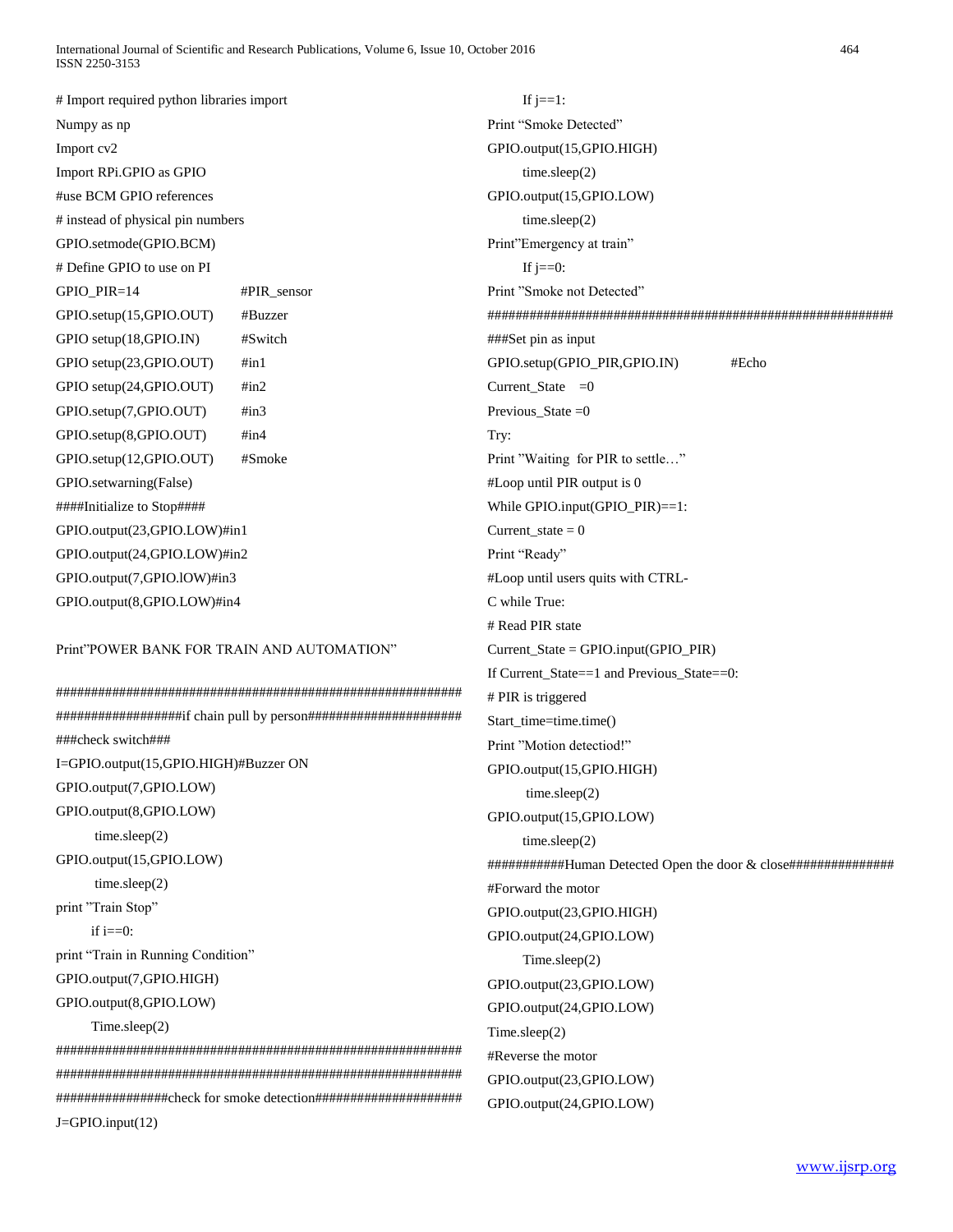International Journal of Scientific and Research Publications, Volume 6, Issue 10, October 2016 465 ISSN 2250-3153

### Time.sleep(2)

##########################################################

 $cap = cv2$ . VideoCapture(0) Ret.frame = cap.read() Cv2.imshow('RGB',frame) Cv2.imwrite('pic1.jpg',frame) Cv2.waitkey(500) Cap.release() Cv2.destroyAllWindows() Previous State=1 Elif Current-State==0 and Previous\_State==1; #PIR has returned to ready state Stop\_time=time.time() Print"Ready", elapsed\_time=int(stop\_time-start\_time) Print "(Elapsed time :"+ str(elapsed\_time)+ "secs)" Previous\_State=0 Except KeyboardInterrupt: print" Quit" #Reset GPIO settings GPIO.cleanup()

#### **GPIO Pinout Diagran** 6 a 28 G  $\bullet$  $\epsilon$  $\overline{2}$ €  $\mathbf{e}$  $\frac{1}{2}$ Q  $\Omega$ 8 8 8 6  $\overline{27}$  $\circ$ ISC LAN9514 USB Run Header Use<br>to Reset the 2x2 USB-A<br>Ports to PC Broadcom BCM2835 MicroSD Card Slot<br>(Underneath) **DSI Display Conn** Switching Regulator for<br>Less Power Consumption Ethernet Out Port mm Audio and<br>nposite Output **SV Micro USB** HDMI Out P CSI<sub>C</sub>  $\mathbf{C}$ necto

**CAMERA PROGRAM-**

Import numpy as np import cv2  $Cap = cv2$ . VideoCapture(0) While(True): # Capture frame-by-frame ret,frame=cap.red() # Our operation on the frame come here Gray = cv2.cvtColour(frame, cv2.COLOUR\_BGR2GRAY) # Display the resulting frame cv2.imshow('frame'.gray) Cv2.imshow('RGB'.frame) cv2.imwrite('pic1.jpg',frame) Cv2.imwrite('pic2.jpg',gray) If cv2.waitkey(1) &  $0$ XFF ==('q'): break # When everything done, release the cap.relese() Cv2.destroyAllWindow()

# **End of program.**

The below figure show the connection of the Raspbean PI 2 Model with label

### III. DESIGN OF HARDWARE OF THE SYSTEM



### IV. WORKING OF PROJECT

When the Alternator run due to the wind strike the mill which is placed flat horizontally above the bogie and rotate on vertical axis. This alternator will charge the battery. The battery power 12v and 1.3amp is use to run the whole circuit. The raspberry pi 2 is the heart of the system which will perform the action as per software program in its external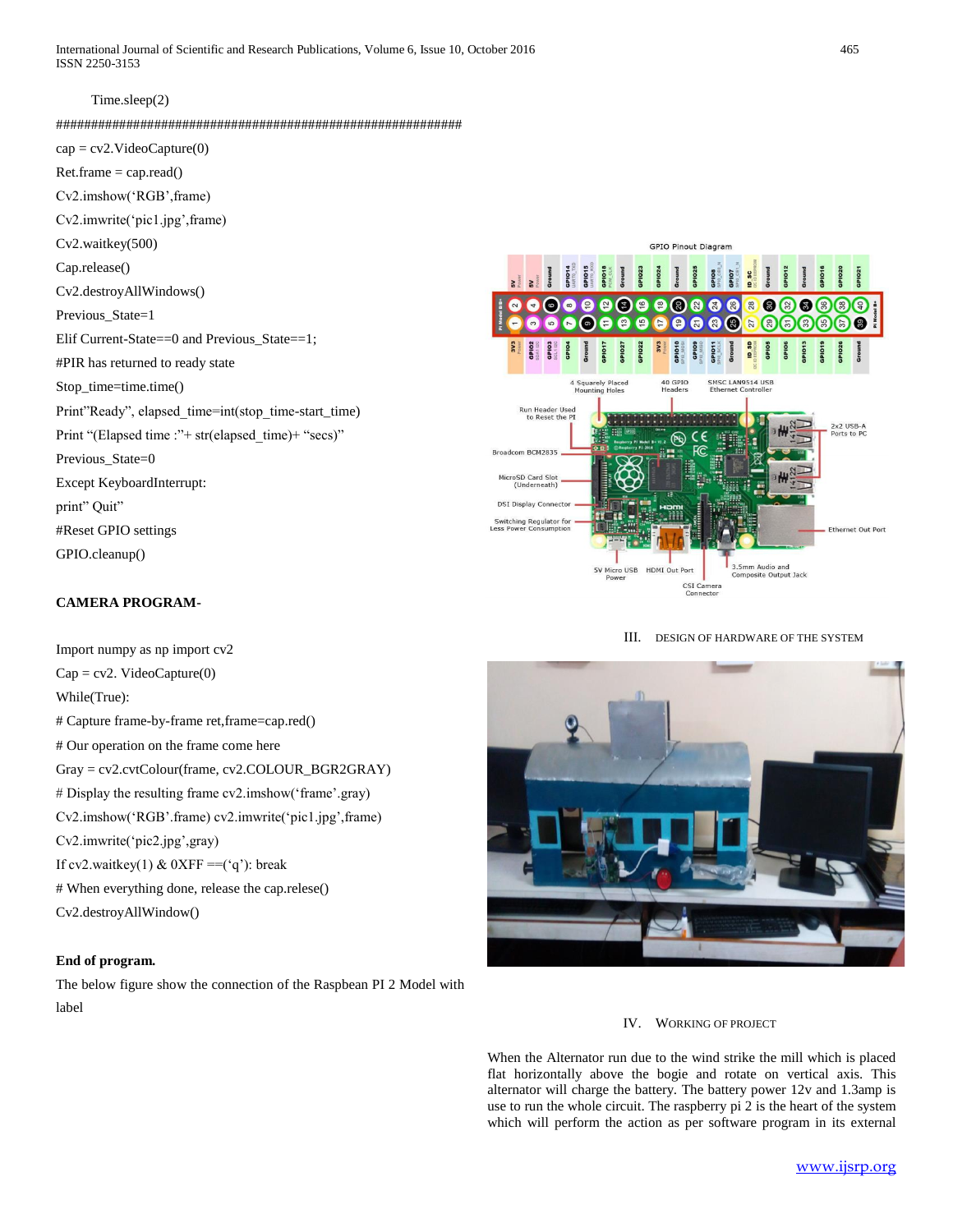memory. It will read the input from GPIO which are PIR motion sensor, Smoke detector sensors and emergency train stopping switch. If Motion detected by PIR sensor which is placed outside of train and on head of train door then Siren the Buzzer & open the door of train. In the boggy when some human smoke or there is fire in bogie the raspberry pi 2 will siren the buzzer. The other advantage of system is if some unwanted happen or some want to stop the train in emergency the person should press the switch the system will noise the siren and the camera placed hidden above the switch will snap the picture of the human and save the image in system external memory. These will help to find the intrusion who utilizes the system and also the feature will helpful for the worker working in train.

# **V.** FLOW CHART